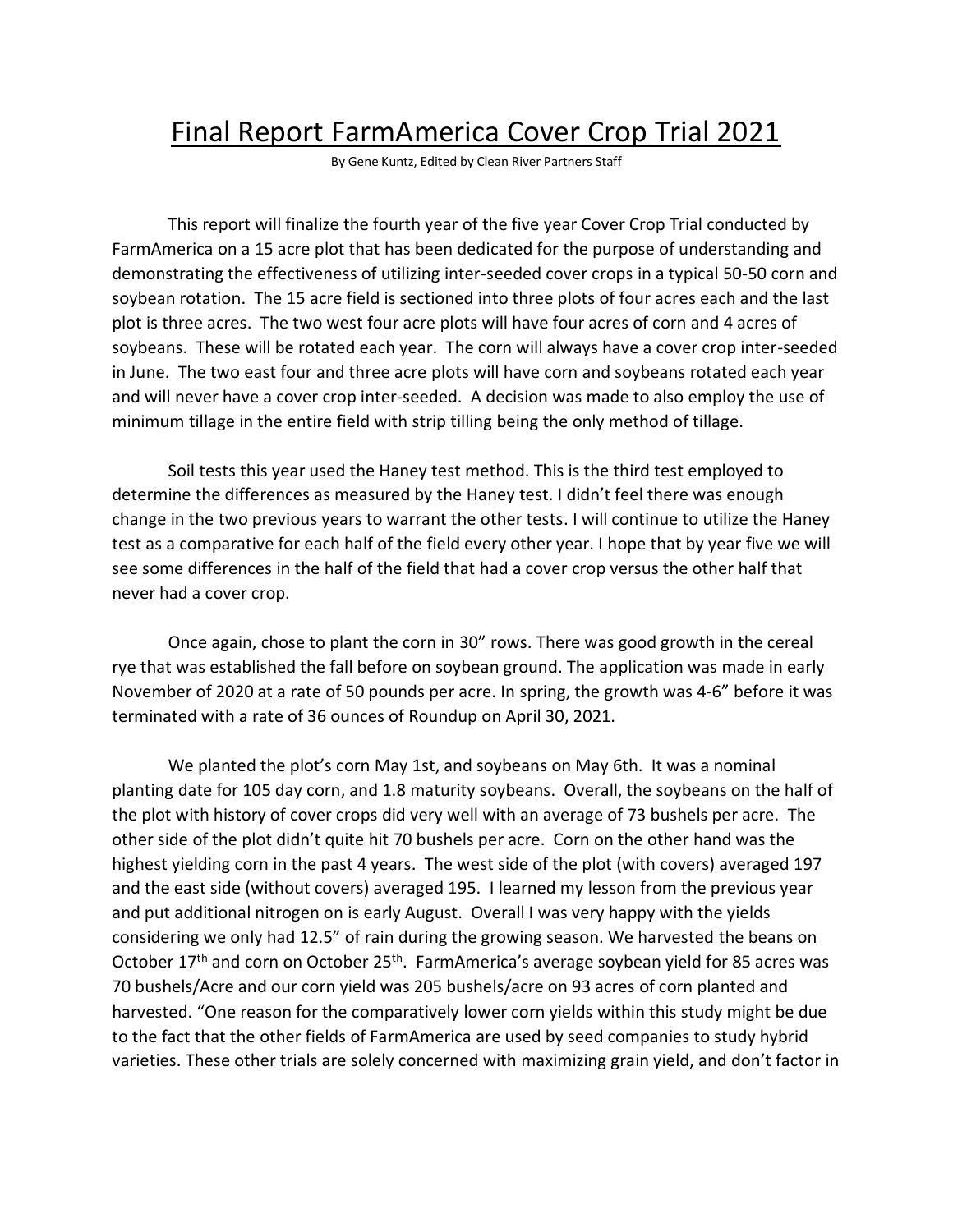per-acre profitability or soil health. The cover crop trial also took place on ground that has some issues with drainage, which may negatively affect yield" explained staff at Clean River Partners.

I did get an opportunity to seed 50 pounds of spring wheat per acre on the west half where soybeans were on October 22nd. That was done with a rear mounted broadcast spreader that I received from the Rice County NRCS. Nearly half of the spring wheat sprouted and established a 2" shoot but did not tiller. The other half of the seed is dormant waiting to germinated early next spring.

One thing I did notice this year is that there was Waterhemp that became resistant to Liberty herbicide in the soybeans. I did manage to control the outbreak with an application of Enlist herbicide.

I look forward to continuing the effort over the next year here at FarmAmerica with cover crops. I'm also eager to host more field days to help area farmers see the practical application and methods of utilizing cover crops in a 50/50 corn and soybean rotation. Please refer to the following page that will identify all of the specific activities carried out during the growing season for this effort.

Another effort with our cover crops was getting some cover crop established following our peas. We applied 150 pounds per acre of spring wheat with 150 pounds of potash blown on with a fertilizer spreader. We lightly disced the field prior to spreading and a light field cultivation. The stand was excellent and got over 12" tall and froze out finally in early December. I also applied 50" per acre of spring wheat to our 30 acres of sweet corn. It was applied with the broadcast spreader in early September and I ran a disc lightly over the field at a 15 degree angle after broadcasting the spring wheat. That stand got to 6" tall and just started to tiller before it froze off. I'm actually pretty impressed with the use of spring wheat vs cereal rye. The key is getting it on early enough. One big additional benefit is not having to terminate it in the spring with herbicide like have been with cereal rye.